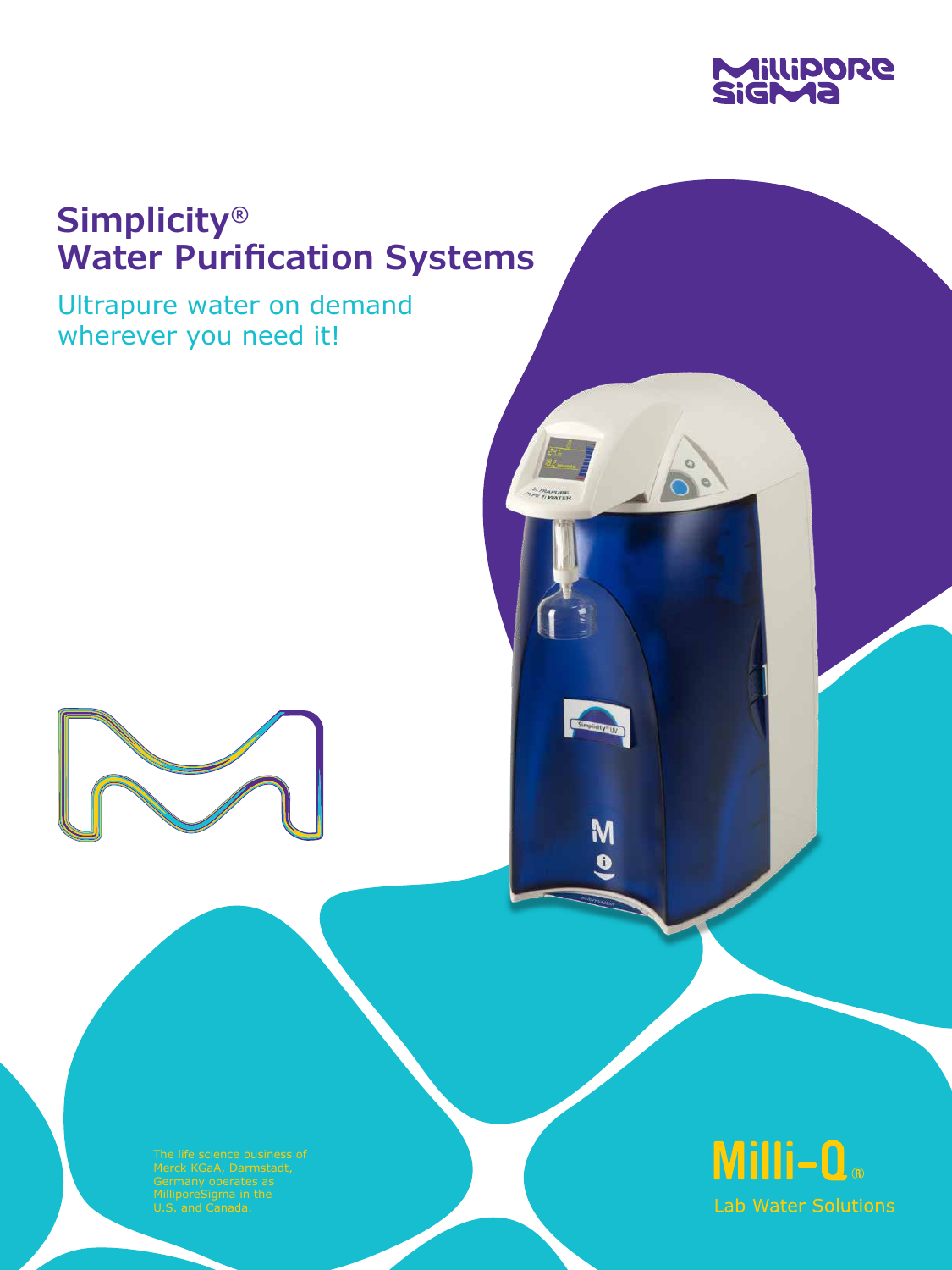# **Ultrapure water on demand wherever your need it!**

| Your water purification needs                                                                                                          | Our solution: Simplicity <sup>®</sup> water purification systems                                                                                                                                                                  |
|----------------------------------------------------------------------------------------------------------------------------------------|-----------------------------------------------------------------------------------------------------------------------------------------------------------------------------------------------------------------------------------|
| Ultrapure water on demand wherever and<br>whenever you need it in your lab                                                             | Compact, portable Simplicity <sup>®</sup> water purification systems produce<br>ultrapure water on demand where you really need it: on your lab<br>bench where you perform your experiments.                                      |
| Convenient, high quality fresh feed water for<br>successful experiments without the water<br>contamination issues linked to carboy use | Simplicity <sup>®</sup> systems produce ultrapure water on demand using pure<br>water from the removable 2-liter integrated reservoir.                                                                                            |
| Flexible feed water production possibilities                                                                                           | Simplicity <sup>®</sup> systems can produce <b>ultrapure water from a variety of</b><br>pretreated water types, including water from Elix® systems, and<br>distilled, de-ionized, or reverse osmosis (e.g., RiOs™ systems) water. |
| Compact design for the most efficient use of<br>your lab space                                                                         | A small footprint makes it easy to install the Simplicity <sup>®</sup> systems<br>wherever you want to in your lab.                                                                                                               |
| Flow rates adapted to your ultrapure water<br>needs                                                                                    | Simplicity <sup>®</sup> systems can dispense $> 0.5$ L/min of ultrapure water.                                                                                                                                                    |
| High quality water to meet the requirements of<br>your most critical applications                                                      | Options such as a UV lamp and a range of Application Pak point-of-<br>use polishers are available to fine-tune your ultrapure water.                                                                                              |
| Easily accessible information on system<br>operation                                                                                   | The user-friendly display provides system status at a glance; the<br>concise Quick Reference Guide is a handy quide for daily operation.                                                                                          |
| Simple, low-level self-maintenance                                                                                                     | The snap-in-and-out design of the SimpliPak <sup>®</sup> purification cartridge<br>enables easy and rapid replacement.                                                                                                            |

# **Simplicity® Systems Water Purification Pathway**

- 1. 2-Liter Removable Reservoir
- 2. Distribution Pump
- 3. UV Lamp 185/254 nm (UV System)
- 4. SimpliPak® 1, 2 or 3 Cartridge
- 5. Product Resistivity Cell
- 6. Point-of-Use (POU) Solenoid Valve
- 7. Final Filter / Application Pak
- 8. Recirculation Loop
- 9. Check Valve

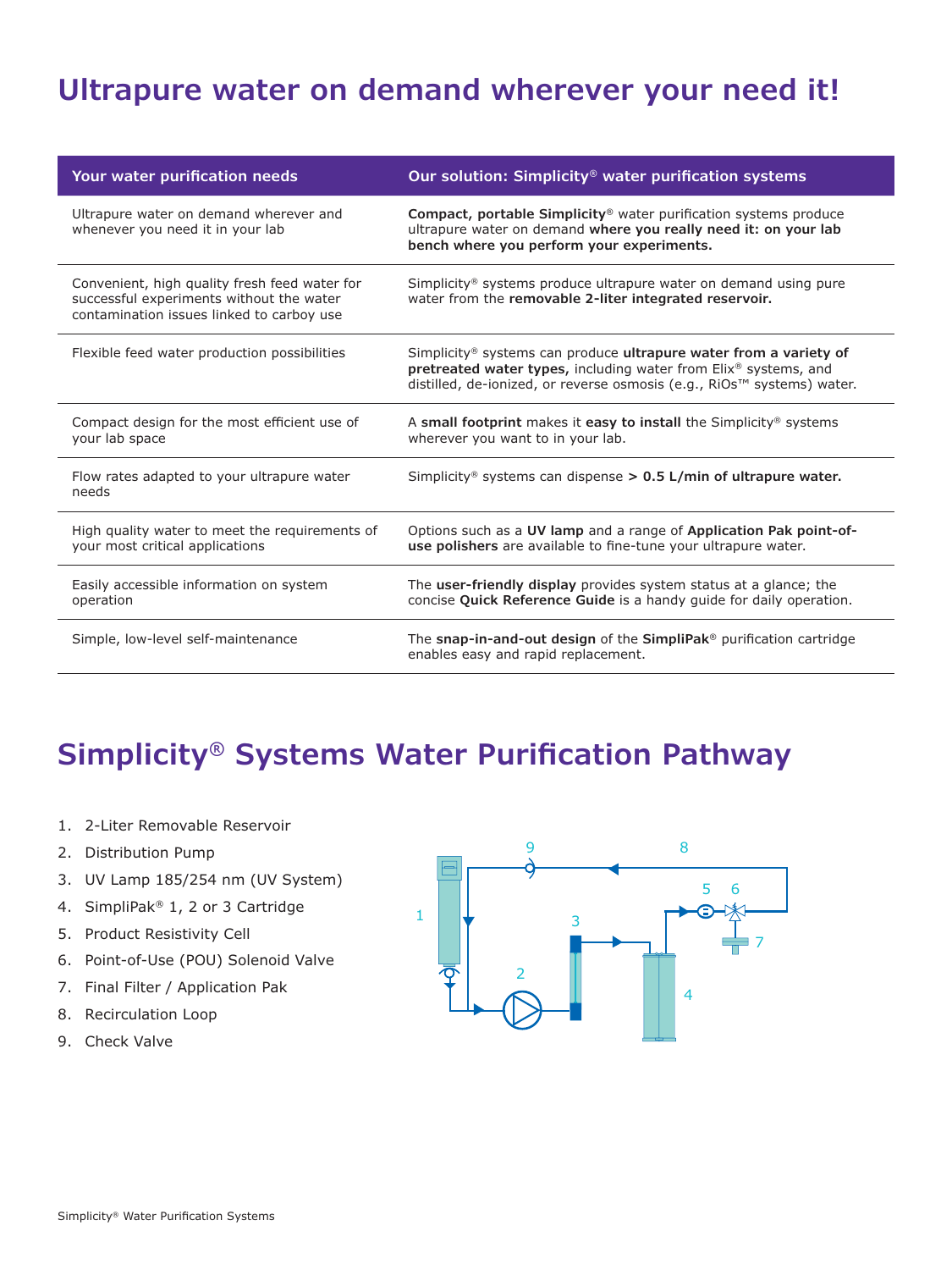# **Choose the solution that's right for you**



### **Compact and portable "nomadic" systems**

Installation for Simplicity® systems is simple so that you can do it yourself! Just plug in the system, insert the SimpliPak® cartridge, fill the removable reservoir with pretreated water, and you're ready to go! If you later find that it would be handier to move your system somewhere else ― either within your lab or even down the hall as a temporary solution for a colleague ― nothing could be easier. Turn off the power, unplug the system, and move the system to its new location. Plug it back in, power on the system, and presto, the system is ready again to produce ultrapure water. This also makes also the Simplicity® an ideal system for use in mobile laboratories.

#### **Integrated pure water reservoir ― no more carboys!**

Simplicity® systems have an integrated pure water reservoir that lets you do away with cumbersome carboys and their doubtful water quality. It's easy to remove the 2-liter reservoir from your Simplicity® system and refill it from a pretreated pure water source ― Elix® system, distilled, deionized or reverse osmosis (RiOs™ system) water. Additionally, when not in use, the system recirculates water to maintain water quality, so that you don't have to wait for water quality to improve when you need to source water.

#### **Optimized lab space**

Designed to facilitate your work, the Simplicity® system's small footprint will allow you to find a space for it anywhere in your laboratory.

#### **High ultrapure flow rates to match your requirements**

With flow rates greater than 0.5 L/min, Simplicity® systems provide ultrapure water on demand in the volumes required to satisfy critical applications.

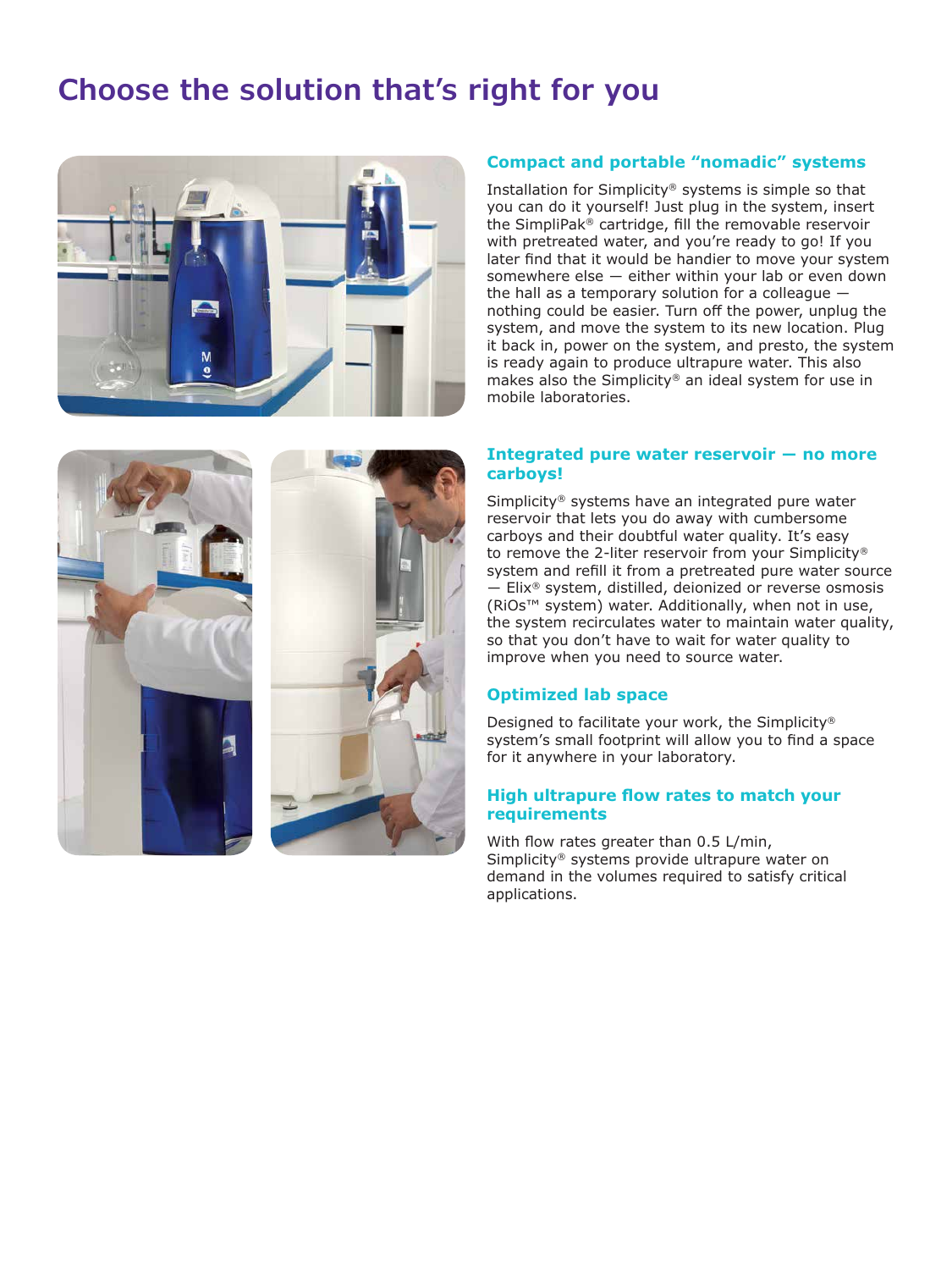# **Fine-tune your water quality**

### **Point-of-use ultrapure water on demand**

For laboratories with an existing access to pure water, Simplicity® systems provide a solution to point-of-use ultrapure water needs. The high quality ultrapure water produced by Simplicity® systems is suitable for applications such as production of mobile phase for chromatographic separations; preparation of blanks and standard solutions for spectrophotometry, spectroscopy or other analytical techniques; and preparation of buffers for biochemical experiments.

#### **Organic-sensitive applications**

If you work with organic-sensitive applications such as HPLC, GC or TOC analyses, the Simplicity<sup>®</sup> UV system contains a built-in  $185/254$  nm UV lamp to reduce TOC to less than 5 ppb. Water with low TOC provides important benefits to HPLC users such as higher sensitivity and longer column lifetime.

### **Application Pak point-of-use polishers**

Our range of Application Pak polishers makes it possible to fine-tune your ultrapure water quality to match your research. Are your applications sensitive to bacteria, particulates, pyrogens, nucleases, endocrine disruptors or volatile organic compounds? If so, just choose the appropriate final polisher from our range of Application Paks to provide optimal water quality for your requirements.

For more information, please visit **EMDMillipore.com/labwater**.

## **We offer more than water**

#### **Just the information you need**

The intuitive color graphic display shows key system parameters at a glance, enabling easy water quality and maintenance warning monitoring. Additional information on system operation and maintenance is provided by the Quick Reference Guide and User Manual stored on the water production unit.

#### **User-friendly maintenance**

The single SimpliPak® purification cartridge has a snap-in-and-out design that means you can change it in a couple of minutes. You'll receive an automatic notification from the Simplicity<sup>®</sup> system when it's time to change the cartridge.

#### **Milli-Q® Service Plans**

To optimize the performance and lifetime of your water purification system, we offer a complete portfolio of service plans ranging from a single annual checkup to a full system cover. For more information, please check with your applications specialist or visit: **EMDMillipore.com/Milli-QServices**





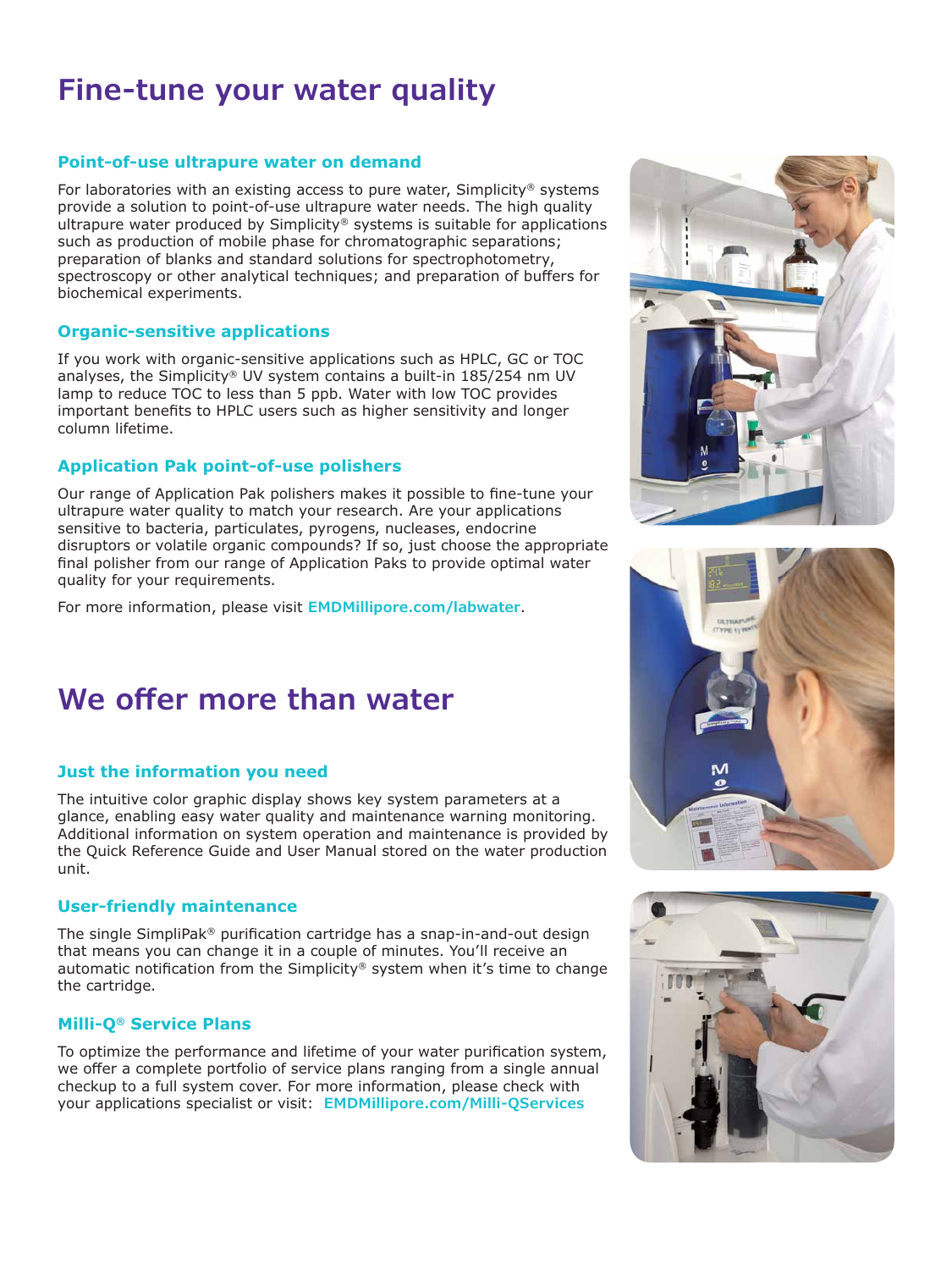# **Specifications**

## **Ultrapure (Type 1) Product Water Quality\***

| <b>Parameter</b>                                      | Value                |
|-------------------------------------------------------|----------------------|
| Resistivity                                           | 18.2 MΩ·cm @ 25 °C   |
| Instant flow rate (with Application Pak final filter) | $> 0.5$ L/min        |
| TOC (w/o 185/254 nm UV lamp)                          | $< 15$ ppb           |
| TOC (with 185/254 nm UV lamp)                         | $< 5$ ppb            |
| Particulates (size $> 0.22 \mu m$ )**                 | $<$ 1 particulate/mL |
| Bacteria <sup>**</sup>                                | $< 0.1$ cfu/mL       |
| Endotoxin (pyrogens)***                               | $< 0.001$ EU/mL      |
| RNases***                                             | $< 0.01$ ng/mL       |
| $DNases***$                                           | $<$ 4 pg/µL          |

 $*$  In regular operating conditions

\*\* With SimFilter® (0.05 µm) end filter or with Biopak® ultrafiltration cartridge as final polisher

\*\*\* Only with Biopak® ultrafiltration cartridge as final polisher

#### **System Information**

| <b>Parameter</b>                                                         | Value                                                           |
|--------------------------------------------------------------------------|-----------------------------------------------------------------|
| Dimensions $(H \times W \times D)$                                       | $51 \times 29 \times 36$ cm $(20.1 \times 11.4 \times 14.2$ in) |
| Net weight (Simplicity® system w/o 185/254 nm UV lamp)                   | 4.9 kg $(10.8 \text{ lb})$                                      |
| Net weight (Simplicity® system with 185/254 nm UV lamp)                  | 5.4 kg (11.9 lb)                                                |
| Operating weight (Simplicity <sup>®</sup> system w/o 185/254 nm UV lamp) | 8.4 kg (18.4 lb)                                                |
| Operating weight (Simplicity® system with 185/254 nm UV lamp)            | 9 kg (19.8 lb)                                                  |
| Built-in removable reservoir volume                                      | 2 L                                                             |
| Electrical feed voltage                                                  | 100-250 V $\pm$ 10%                                             |
| Electrical feed frequency                                                | 50-60 Hz $\pm$ 10%                                              |